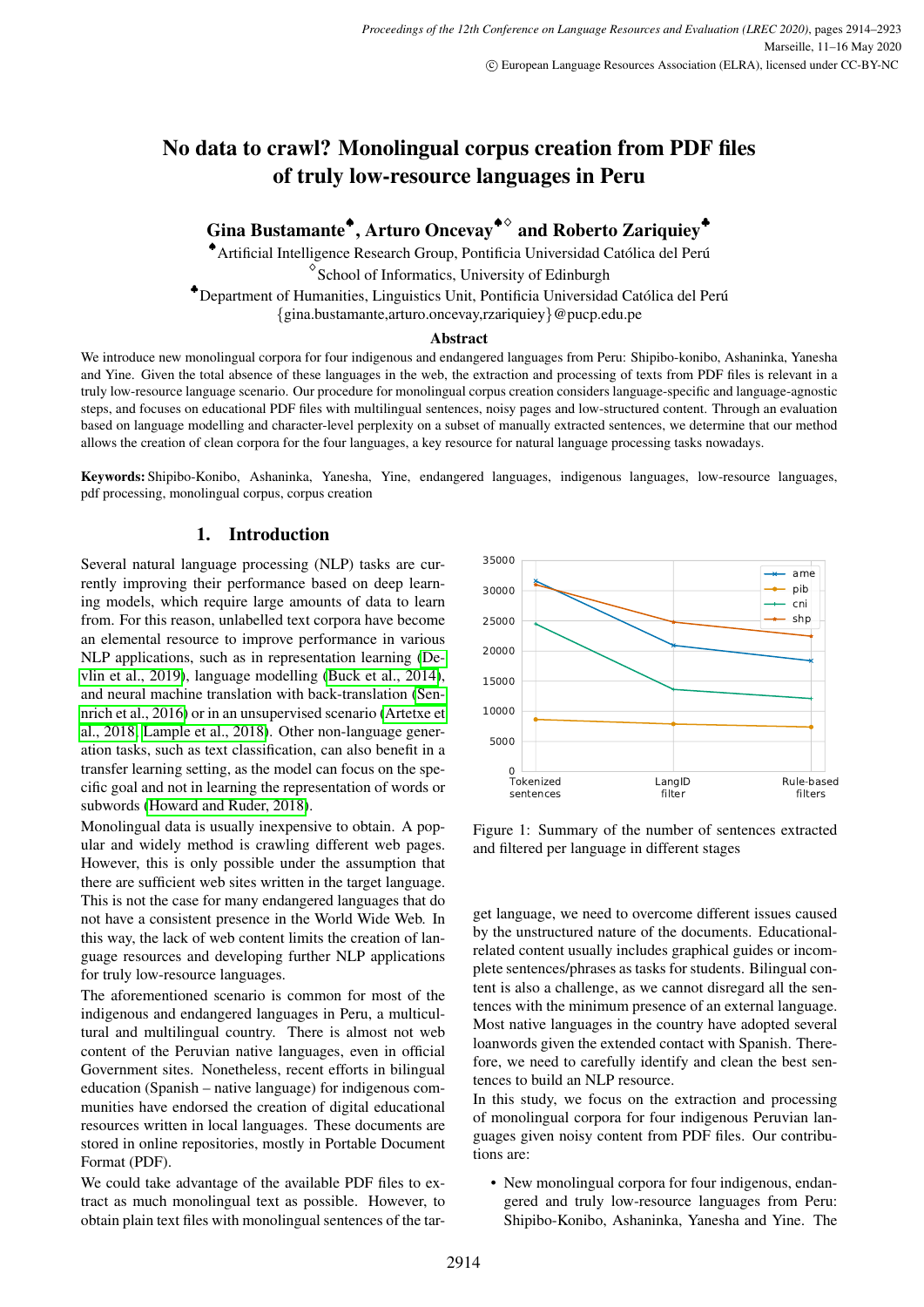four corpora include almost 60,000 sentences that have been automatically extracted from PDF files. Figure [1](#page-0-0) summarises the extraction process.

- A procedure we followed to extract, clean and select the best sentences to build the monolingual corpora. The process includes language-agnostic (e.g. sentence tokenization) and language-specific (e.g. language identification) steps, where we also compare different rule-based and machine learning-based steps.
- Validation of our extracted data through language modelling and perplexity. We also created goldstandard subsets for each language, by manually sampling sentences from specific files.

#### 2. Language specifics

In Peru, Castilian Spanish (*spa*) is the primary official language and is spoken by most of the population. Additionally, there are 48 indigenous languages, grouped in 19 language families, almost all (44) located in the Amazon re-gion (Sullón Acosta et al., 2013; [Zariquiey et al., 2019\)](#page-9-2). Nonetheless, most of them are considered low-resource in the computational scope, since they have few available digital resources, such as computational linguistics corpora or NLP tools [\(Mager et al., 2018\)](#page-8-5).

In this study, we focus on three languages from the Arawak family: Ashaninka (*cni*), Yanesha (*ame*), and Yine (*pib*); and one from the Pano language family: Shipibo-konibo (*shp*). All of them are Amazonian languages. To define our target languages, we considered the educational offer in one of the most important bilingual education institutions in the country<sup>[1](#page-1-0)</sup>, and chose the two most in-demand languages for native-spoken students (Asahaninka and Yanesha). In addition, we selected Yine given its poor status of language documentation [\(Zariquiey et al., 2019\)](#page-9-2) and included Shipibo-Konibo to provide continuity to previous NLP research [\(Montoya et al., 2019\)](#page-8-6).

[Zariquiey et al. \(2019\)](#page-9-2) describe the vitality status of all Peruvian languages and dialects regarding the Agglomerated Endangerment Scale proposed in Glottolog (Hammarström [et al., 2017\)](#page-8-7) and GlottoScope (Hammarström et al., 2018), where they classify the following stages: not endangered, threatened, shifting, moribund, nearly extinct, extinct. The four languages in our scope are endangered in different levels: Shipibo-Konibo and Ashaninka are labelled as *threatened*, whereas Yanesha and Yine are in a *shifting* process.

#### 3. Related work

Unstructured web corpus as Common Crawl<sup>[2](#page-1-1)</sup> and crawled texts from Wikipedia have made a significant contribution providing large scale training data to learn word representations [\(Grave et al., 2018;](#page-8-9) [Pennington et al., 2014\)](#page-8-10), estimate n-gram language models [\(Buck et al., 2014\)](#page-8-1) and apply transfer learning [\(Howard and Ruder, 2018\)](#page-8-4). Furthermore, ParaCrawl (Esplà et al., 2019) is a parallel corpus for official languages in the European Union that aims to improve machine translation tasks with data retrieved from the web.

The process is also feasible in some low-resource scenarios if there is data available. For instance, [Sabeti et al. \(2018\)](#page-9-3) crawled over 250 websites to create a novel automatically generated corpus for Persian.

Besides, previous work on corpora creation from PDF documents has mostly focused on processing scientific articles [\(Goodman et al., 2018;](#page-8-12) Ferrés et al., 2018) to allow further scientific text mining. Additionally, [Daudert and Ahmadi](#page-8-14) [\(2019\)](#page-8-14) addressed the problem of sentence boundary detection on PDF files from the financial domain. Listed studies are remarkably precise in their domain, but they are strictly constrained to a specific PDF layout and fail to generalise to files from different sources.

Regarding monolingual corpora processing for Peruvian languages, the only precedent is the work of Espichán-[Linares and Oncevay-Marcos \(2017\)](#page-8-15), where they extracted translations mostly from the Bible and linguistic material, for 29 indigenous language and 20 dialects, to build a language identification tool. With respect to our target languages, they worked with a considerable amount of sentences (almost 66,000 in total): 17,451 (*ame*), 11,997 (*shp*), 14,645 (*pib*), 22,057 (*cni*). We continue the effort and almost double the monolingual corpora for the four Peruvian languages with our two additional contributions. First, the educational sources we work with have been developed after an official revision of the language alphabets, in contrast with the old Bible translations, and thus, the texts are more suitable to support NLP applications targeting a modern style. Second, we perform a validation step to verify how much noise we are able to reduce for the final output.

#### 4. Source of PDF documents

During the last decade, many native languages in Peru have been declared as official ones by the Peruvian Government (Sullón Acosta et al., 2013). However, the different official web sites of governmental entities and organisations have not been translated into the indigenous languages yet. Nonetheless, after a long process of documentation, the Government is publishing an increasing number of educational resources in PDF format to support bilingual education in indigenous communities. Therefore, we decided to exploit a digital repository<sup>[3](#page-1-2)</sup> that includes books, guides and educational material for school teachers.

We downloaded all the documents with a label or keyword associated with any of the four target languages. Then, we classified the files in different types according to their content. Table [1](#page-2-0) summarises the total number of documents per language and per type. For the four languages, Elementary School Workbook is the most frequent category. Conversely, document types of Dictionary and Community Traditions are rare. Furthermore, the languages with the highest number and variety of documents are Ashaninka (*cni*) and Shipibo-Konibo (*shp*), while Yanesha (*ame*) and Yine (*pib*) have small document type diversity. The mild case of Yine was expected, as it is the least documented language among the four in the linguistic domain [\(Zariquiey et al.,](#page-9-2) [2019\)](#page-9-2).

<span id="page-1-2"></span>3<br>Perueduca: <http://www.perueduca.pe>

<span id="page-1-0"></span><sup>1</sup>UCSS, NOPOKI: <https://www.ucss.edu.pe/>

<span id="page-1-1"></span><sup>&</sup>lt;sup>2</sup>https://commoncrawl.org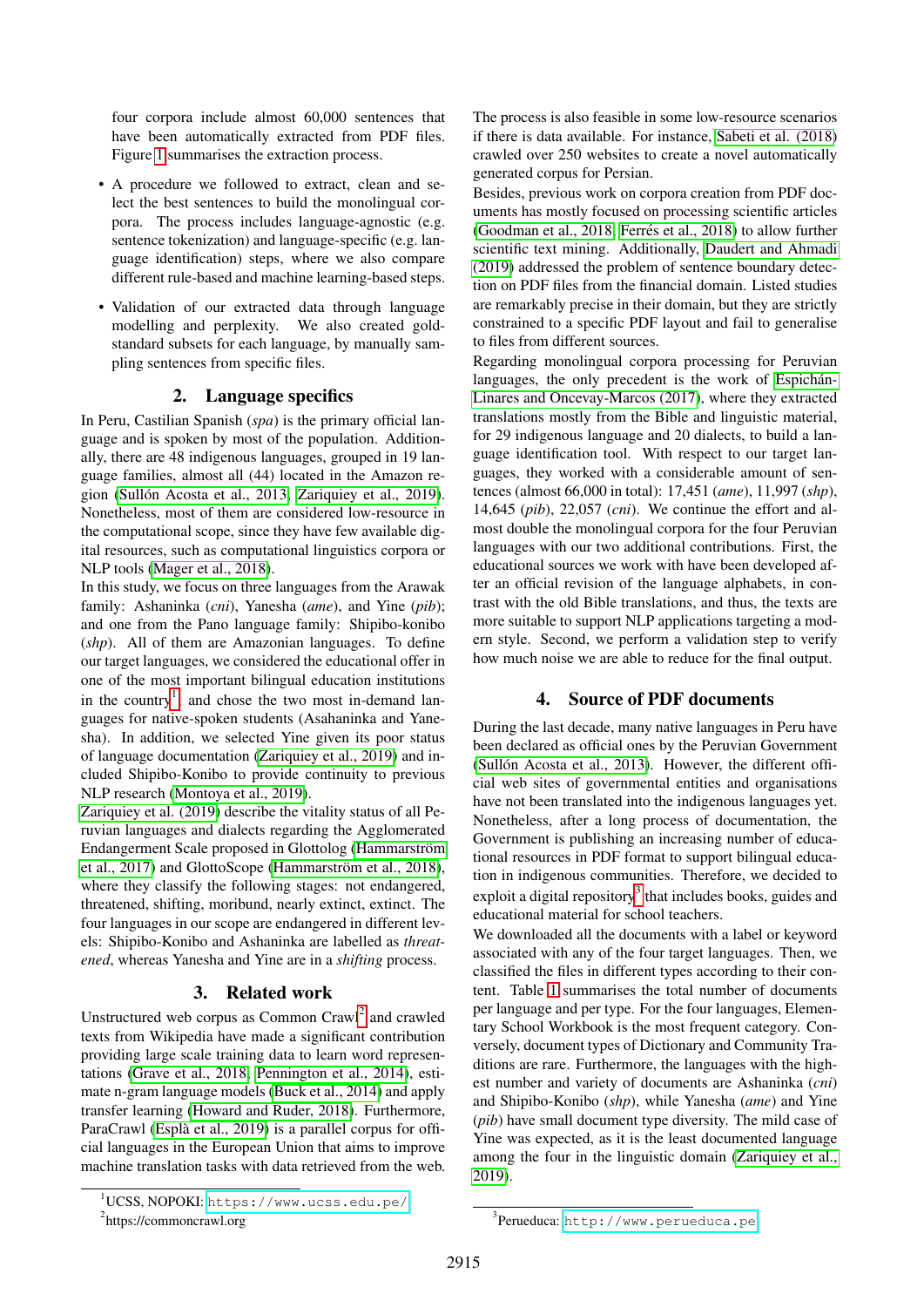<span id="page-2-0"></span>

| Document type                     | ame | pib               | cni | shp |
|-----------------------------------|-----|-------------------|-----|-----|
| Language Manual                   | 3   |                   |     |     |
| <b>Elementary School Workbook</b> | 12  | h                 | 18  |     |
| Kindergarten Workbook             | 4   |                   | 3   |     |
| Dictionary                        |     | $\mathbf{\Omega}$ |     |     |
| <b>Tales</b>                      | 4   |                   |     |     |
| <b>Community Tradition</b>        | 0   | $\Omega$          |     |     |
| <b>Teaching Manual</b>            | 0   | $\Omega$          | 6   |     |
| Total                             |     |                   | 33  | 30  |

Table 1: Summary of the retrieved PDF documents and their categories per language

<span id="page-2-4"></span>

| Method                                         | ame | pib | cni                               | shp | Total |
|------------------------------------------------|-----|-----|-----------------------------------|-----|-------|
| Rule-based                                     |     |     | 28.345 9.478 23.909 31.934 93.666 |     |       |
| Unsupervised 31,630 8,651 24,498 31,012 95,791 |     |     |                                   |     |       |

Table 2: Comparison of rule-based and unsupervised sentence tokenizers by the number of split sentences

As most of the document types target a young audience (elementary school and kindergarten) or have a pedagogic goal, we expected to find visualisations (e.g. figures, plots, charts) intermixed with textual content. Figure [2](#page-2-1) (and Figures [5](#page-6-0) and [8](#page-7-0) in the Appendix) presents some examples of the unstructured nature of the documents we need to deal with. For that reason, we analyse different approaches for corpus extraction. The procedure is detailed in the following section.

#### 5. Methodology for corpus creation

To extract and create the corpora, we define three specific steps: (1) transformation of PDF into plain text files; (2) boundary detection of the sentences by comparing an unsupervised and a rule-based method; and (3) selection and filtering according to different criteria, such as language identification and specific heuristics.

#### 5.1. PDF transformation

We take advantange of the open-source PDF-to-text con-verter PDFMiner<sup>[4](#page-2-2)</sup> and generate a plain text file for each PDF. This step is not restricted to a specific document layout, source, or language.

Another possibility could be the transformation of the PDF documents into intermediate file formats with native markups, such as XML or HTML, and then to identify and extract the specific elements with raw text (e.g. headers, body). We tested a PDF to XML transformation, but the process was significantly longer in steps and time, and there was no noticeable improvement in the amount of extracted sentences with respect to a straightforward conversion to plain text format.

#### 5.2. Sentence boundary detection

Automatically transformed text files present a vast diversity of content and layouts, and the identification of sentence

boundaries is not a simple task. We can find different punctuation marks, bullet entries with or without enumeration, titles/subtitles/headers without any delimiter punctuation in the raw text, among others. Therefore, we must be able to handle different kinds of noise to obtain as many correct sentences as possible. For our study, we test an unsuper-vised sentence tokenizer<sup>[5](#page-2-3)</sup> and manually designed regular expressions (a rule-based approach) for the following cases:

- 1. Section titles are found inside a capital letter and two line breaks.
- 2. A standard sentence is contained among a capital letter and a period.
- 3. Questions are texts between the two question marks  $\lambda$ ?. In this step, we only collect standalone questions but not the ones that are part of a previously extracted sentence.
- 4. Similarly, exclamations are texts inside two exclamation marks ¡!. We focus only on the unconnected exclamations.

<span id="page-2-3"></span><sup>5</sup>NLTK Punkt Sentence Tokenizer:

[https://www.nltk.org/api/nltk.tokenize.](https://www.nltk.org/api/nltk.tokenize.html#module-nltk.tokenize.punkt) [html#module-nltk.tokenize.punkt](https://www.nltk.org/api/nltk.tokenize.html#module-nltk.tokenize.punkt)

<span id="page-2-1"></span>

Figure 2: Example of an Ashaninka exercise where there are several blank spaces in between the different blocks of the layout (Perú. Ministerio de Educación. Dirección General de Educación Básica Alternativa, Intercultural Bilingüe y de Servicios Educativos en el Ambito Rural, 2018a). ´

<span id="page-2-5"></span>

|              | Extracted sentences                 |
|--------------|-------------------------------------|
|              | 1. Pamenero kametsa shiyakantsi.    |
| Unsupervised | 2. Ishibanki sabaro                 |
|              | 3. Kontsaro                         |
|              | 4. Itsoba tsamiri                   |
|              | 5. Otishi                           |
|              | 6. Akenkitsabaite.                  |
|              | 1. Pamenero kametsa shiyakantsi.    |
| Rule-based   | 2. Ishibanki sabaro Kontsaro Itsoba |
|              | tsamiri Otishi                      |
|              | 3. Akenkitsabaite.                  |

Table 3: Split sentences from Figure [2.](#page-2-1)

<span id="page-2-2"></span><sup>4</sup> <https://github.com/euske/pdfminer>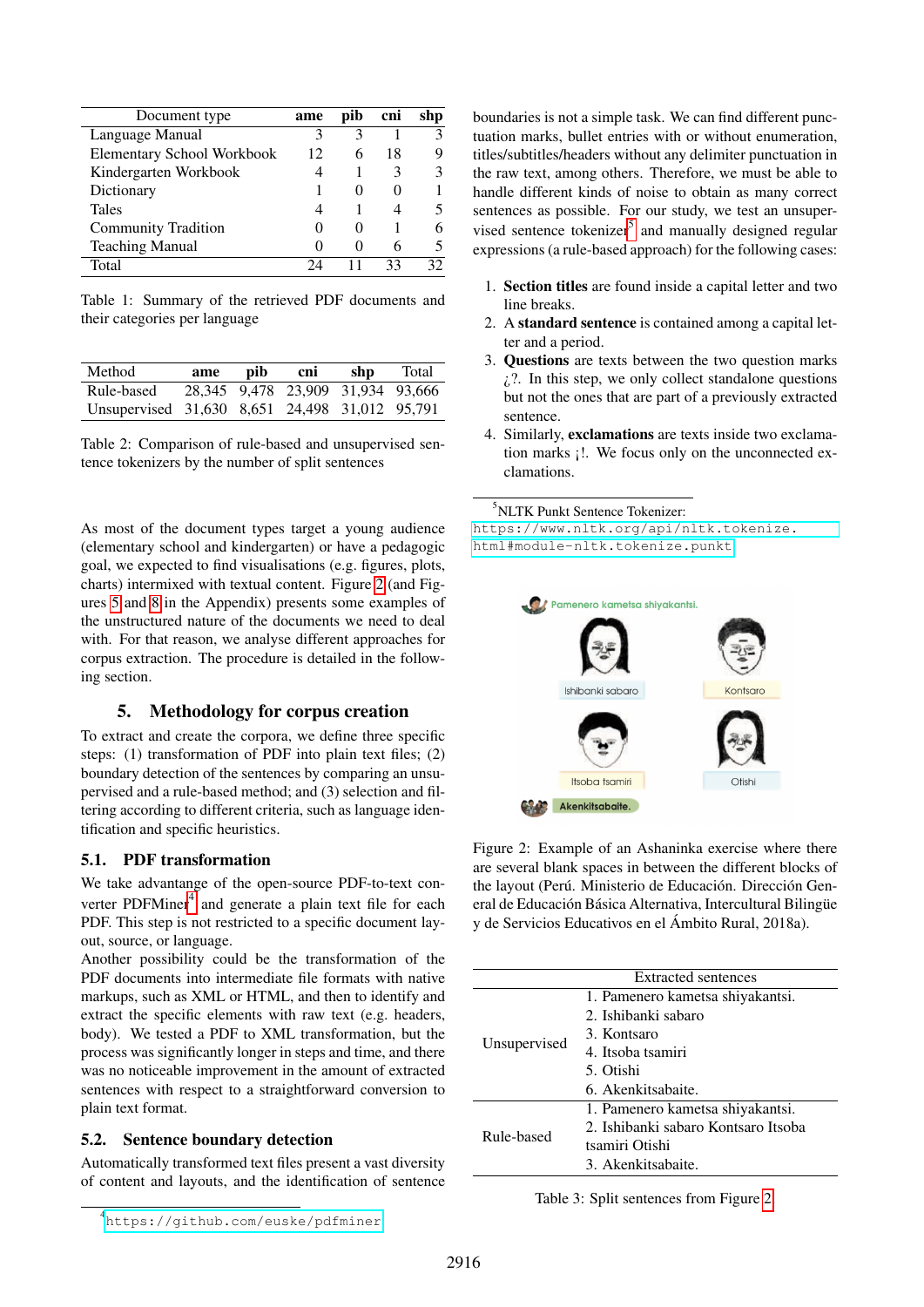5. For quotes identification, we look for the text within two quotation marks "".

The unsupervised method splits more sentences than the rule-based one, as we can observe in Table [2.](#page-2-4) By manually inspecting the outputs, we found that most of the differences are generated from documents with specific layouts as in Figure [2](#page-2-1) (mostly from children workbooks). Table [3](#page-2-5) includes the output of the two methods for the aforementioned example. Since we expect to increase the reproducibility and generalise our procedure as much as possible, we decided to work with the unsupervised sentence tokenizer for the following steps.

#### 5.3. Sentence filtering

Selection of the least noisy sentences is a crucial step in the overall procedure, as our long-term goal is to support the development of robust NLP applications for the target languages. For this purpose, we work with a language identification model and specific heuristics.

#### <span id="page-3-2"></span>5.3.1. Language identification

Similar to the findings of [Buck et al. \(2014\)](#page-8-1), we noticed that even when the expected language is known, some files contain instructions or entries written in a different language than our targets. Consequently, we use a Peruvian language identification tool, developed by Espichán-Linares [and Oncevay-Marcos \(2017\)](#page-8-15), to label each sentence and drop the texts identified as written in languages out of our scope. They have reported highly accurate results even for some dialects withing a language, so we relied on the tool for the filtering process $<sup>6</sup>$  $<sup>6</sup>$  $<sup>6</sup>$ .</sup>

After the first filtering, the first entry of Table [5](#page-3-1) shows that the language with the lowest number of ignored sentences is Yine (8.75%), whereas Ashaninka (44.34%) has the highest amount of dropped ones in proportion. The reported gap might be caused by the different types of retrieved documents per language. More than a half of the Ashaninka files are Elementary School Workbooks, which usually include texts in Spanish and other languages so that children can learn in a bilingual context. Besides, Ashaninka has a small number of Language Manual type of files, which are commonly the cleanest type of texts. More details about the filtering per type of document are included in Table [9](#page-6-1) of the Appendix.

#### 5.3.2. Rule-based heuristics

Following the language identification step, we perform a manual inspection of part of the output and identified specific issues. Thus, we propose different heuristics to clean and prepare a higher-quality corpus. Table [5](#page-3-1) summarises the number of sentences removed at each step of the rulebased filtering process.

1. Out-of-language characters (OOL): Characters might be added or transformed incorrectly by the automatic PDF-to-text tool. Figure [5](#page-6-0) in the Appendix

<span id="page-3-4"></span>

|     | Alphabet                                          |
|-----|---------------------------------------------------|
|     | a, b, bh, ch, xh, e, ë, g, j, k, kh, ll, m. mh,   |
| ame | n, ñ, o, p, ph, r, rr, s, sh, t, th, ts, w, y     |
|     | a, ch, e, g, i, j, k, l, m, n, o, p, r, s, sh, t, |
| pib | ts, u, w, x, y                                    |
| cni | a, b, ch, e, i, j, k, m, n, ñ, o, p, r, s, sh,    |
|     | t, ts, ty, y                                      |
|     | a, b, ch, e, i, j, k, m, n, o, p, r, s, sh, t,    |
| shp | ts, w, x, y                                       |

Table 4: Official alphabet per language

<span id="page-3-1"></span>

| Filter                | ame    | pib   | cni                         | shp           |
|-----------------------|--------|-------|-----------------------------|---------------|
| Lang. identification  | 10,690 | 757   | 10,863                      | 6,207         |
| <b>OOL</b> characters | 1,143  | 181   | 1,161                       | 1,869         |
| Number of tokens      | 1,140  | 108   | 77                          | 44            |
| V/N ratio             | 3      | 5     | $\mathcal{D}_{\mathcal{L}}$ | 6             |
| Token length          | 3      | 11    | 29                          | $\mathcal{D}$ |
| Split tokens          | 12     | 14    | 13                          | 43            |
| Math. expressions     | 259    | 170   | 237                         | 381           |
| Filtered sentences    | 41.89% |       | 14.52% 50.54% 27.58%        |               |
| Accepted sentences    | 18.380 | 7.395 | 12,116                      | 22,460        |

Table 5: Number of filtered senteces in each step of the rule-based procedure.

presents an example where the original text includes images replacing some terms, and the transformation output adds random characters or symbols. In addition, we detect some code switched sentences with Spanish names (Figure [6](#page-6-2) in the Appendix) that had been classified as part of the language in Section  $5.3.1$ .<sup>[7](#page-3-3)</sup>. As we cannot identify a specific set of characters or words to clean, we generalise a filtering rule considering the official alphabet of each language (Table [4\)](#page-3-4) and exclude sentences containing words formed by graphemes outside the alphabet.

- 2. Number of tokens: Titles or Section headers that are usually composed by one single token are not too useful for language generation tasks such as language modelling or spell-checking. In this step, we remove sentences containing only one word. Results on Table [5,](#page-3-1) indicate that Yanesha (ame) loses more than a thousand sentences in this step (far more than the other languages). Examining possible explanations for this situation, we found out that in Yanesha it is common that only one word represents a whole phrase. However, we don't have at this point an automatic way of differentiating which words represent a sentence and which do not, so we do not consider this phenomenon in the study.
- 3. Token types per number of tokens ratio: There are specific sentences with a large number of duplicated

<span id="page-3-0"></span> ${}^{6}$ It is possible to update the language identification tool with the new monolingual texts for the four languages. Nevertheless, it is not the primary scope of this study.

<span id="page-3-3"></span> $\alpha$ <sup>7</sup>Although we are aware that this phenomenon is not necessarily incorrect, we remove the code-switched or language-mixed sentences to guarantee a clean corpus.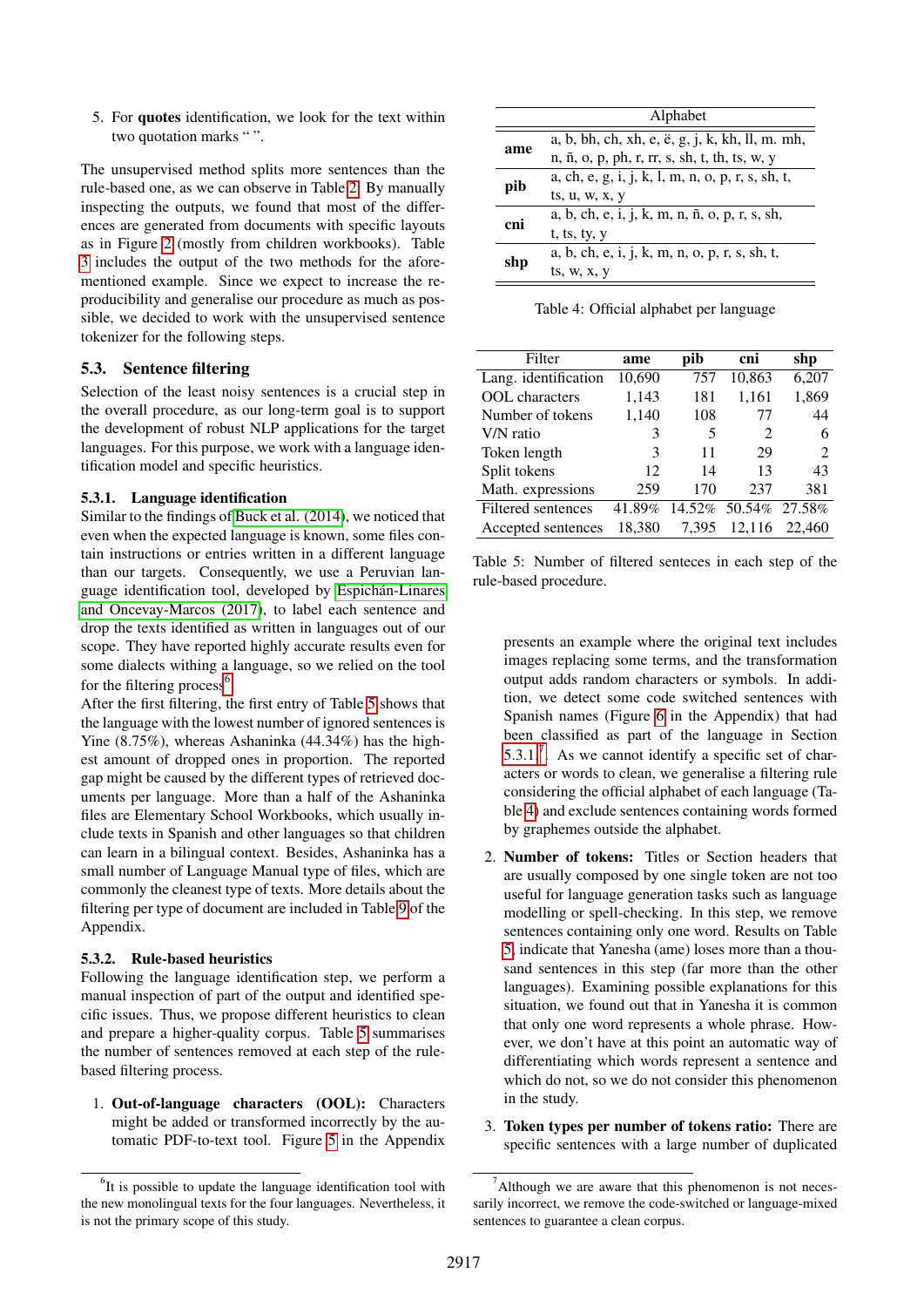tokens (e.g. writing exercises for children in language guides or workbooks). Thus, we compute the ratio per sentence of token types *V* and number of tokens *N* to identify the duplication process. We define a 0.4 threshold for the *V/N* ratio, and dismiss all sentence below the value. We highlight that none of the targeted languages present re-duplication in their morpho-syntactic processes.

- 4. Token length: We observe some token length values above 40 characters. Even with the agglutinative nature of Peruvian native languages, those numbers seem unrealistic. Hence, we established a threshold and filtered sentences containing words with more than 40 characters. Furthermore, by analysing a potential source issue, we found that they are caused by specific document layouts. Figure [8](#page-7-0) in the Appendix presents an example of an official alphabet that is transformed incorrectly in a very long word.
- 5. Split tokens: There are text orientations that are not entirely flat (see Figure [7](#page-7-1) in the Appendix as an example). Thereafter, some tokens could be split in ngrams during the transformation process. Initially, we tried to reconstruct the entries, but we did not find a pattern. Thus, we employed regular expressions to detect and delete sentences holding this kind of issue. Specifically, we look for sentences with three or more sequential tokens composed of one or two characters at most.
- 6. Mathematical expressions: Elementary School Workbooks, a document type within our sources (Ta-ble [1\)](#page-2-0), frequently contain maths concepts and exercises. During the plain text conversion, some of the captured mathematical expressions are incorrectly located within a sentence, which loose its original meaning (see Figure [9](#page-7-2) in the Appendix). Therefore, we establish a rule where we look for sequences of numbers and operators inside a sentence and remove them from our final corpus.

There is room for improvement in the overall procedure, specifically in the OOL character filter. For instance, we are disregarding potential Spanish loanwords and Spanishbased lemmas in the filtered sentences. We plan to carefully process the language-mixed sentences with unsupervised word segmentation models (e.g. Byte Pair Encoding) in a joint training setting with concatenated Spanish texts.

#### 6. Corpora description

We perform a large number or rare events (LNRE) mod-elling<sup>[8](#page-4-0)</sup> to statistically analyse the processed corpora. The computed values are presented in Table [6.](#page-4-1)

We notice that both the vocabulary and hapax growth rate  $(V/N, V1/N)$  are similar for Yanesha, Yine, and Ashaninka (all from the Arawak family) despite the large gap in the number of sentences between them. Contrarily, even when having the largest number of tokens  $(N)$ ,

<span id="page-4-1"></span>

|      | ame     | pib    | cni    | shp     |
|------|---------|--------|--------|---------|
| S    | 18,380  | 7,395  | 12,116 | 22,460  |
| N    | 154,730 | 58,023 | 99,177 | 208,418 |
| V    | 30,727  | 13,988 | 23,456 | 23,954  |
| V1   | 4,626   | 1,902  | 3,257  | 4,062   |
| V/N  | 0.198   | 0.241  | 0.236  | 0.114   |
| V1/N | 0.125   | 0.16   | 0.153  | 0.063   |
| mean | 6.035   | 4.148  | 4.228  | 8.700   |

Table 6: Corpora description: *S* = sentences collection size;  $N =$  number of tokens;  $V =$  vocabulary size;  $VI =$  number of tokens occurring once (hapax); *V/N* = vocabulary growth rate; *V1/N* = hapax growth rate; *mean* = word frequency mean.

Shipibo-Konibo or *shp* (from the Pano family) has the lowest growth rates. Language contact and the borrowing of words could help to explain the growth rate difference. For instance, the Arawak language family is spoken in a wider territorial extension and is influenced by several other languages and communities, whereas Pano languages persist almost exclusively to the central Amazonian region (Sullón [Acosta et al., 2013\)](#page-9-1). Furthermore, we could also assess the morphological complexity of the two families to explain the phenomena. For example, Arawak languages usually have a greater number of morphological feature values (e.g. cases) than Pano ones (Aikhenvald,  $2012$ )<sup>[9](#page-4-2)</sup>.

Moreover, there is a high presence of tokens occurring once or hapax legomenon. In some cases, the large number of hapax is related to a poor quality of the corpus that might be caused by spelling errors or the presence of foreign words [\(Nagata et al., 2018\)](#page-8-17). However, our scenario is expected given the agglutinative nature of the four target languages, so they might present a vast vocabulary diversity.

Finally, we also analyse the rich morphological nature of the indigenous Peruvian languages in terms of the number of characters per word and sentences. Firstly, Figure [3](#page-5-0) describes the case of tokens, where we observe that the average length is in a range from 8 to 13 characters, and there are tokens with even more than 25 or 30 characters. Specifically, Ashaninka (*cni*) is the language with the largest token length average. We expected the scenario given that Ashaninka belongs to the Campa branch from the Awarak language family, which is known for having more complex languages than the other family-branches. Secondly, Figure [4](#page-5-1) shows the sentence length distribution at character-level. We notice that the  $log_{10}$  length average for all languages is around 1.70, whereas Ashaninka is slightly higher with 1.80. The difference might not be related to the methodology or document types but due to the largest average word length of Ashaninka in contrast with the other three languages.

<span id="page-4-0"></span><sup>&</sup>lt;sup>8</sup>We use the LNRE calculator developed by Kyle Gorman: <https://gist.github.com/kylebgorman>

<span id="page-4-2"></span><sup>&</sup>lt;sup>9</sup>The measurement of morphological complexity is an open problem [\(Sagot, 2013\)](#page-9-4) where counting methods are one of the most simple approaches.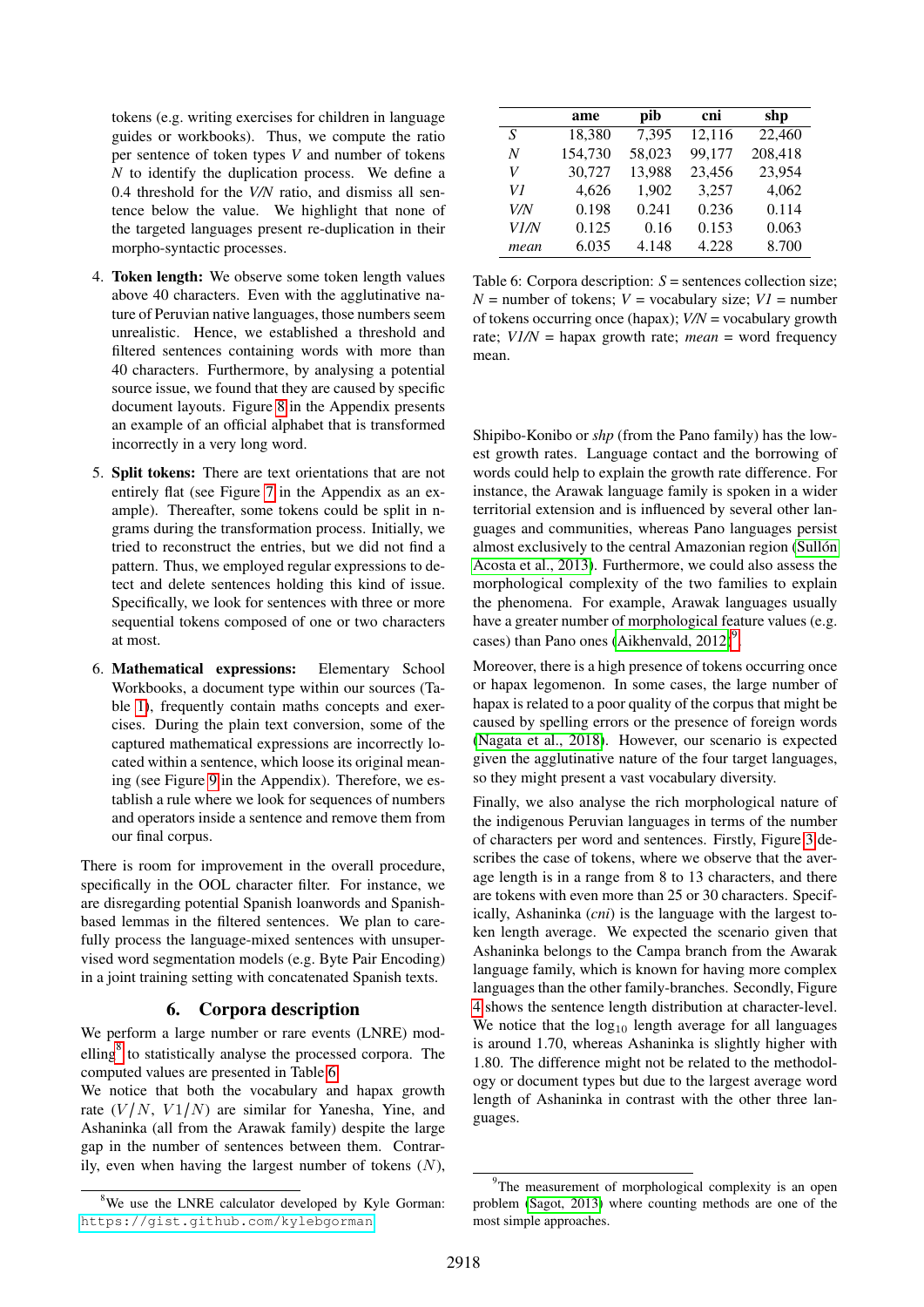<span id="page-5-3"></span>

|                      | ame              | pib.             | cni              | shp            |
|----------------------|------------------|------------------|------------------|----------------|
| Non-filtered corpora | $3.42 \pm 0.003$ | $3.18 + 0.001$   | $3.09 \pm 0.001$ | $3.26 + 0.001$ |
| Random sub-sampling  | $3.59 + 0.005$   | $3.19 \pm 0.002$ | $3.13 \pm 0.002$ | $3.25 + 0.001$ |
| Our filtered corpora | $3.43 \pm 0.001$ | $3.15 \pm 0.001$ | $3.06 \pm 0.001$ | $3.18 + 0.001$ |

Table 7: Character-level perplexity scores (↓ lower is better). For our filtered corpora and the random sub-sampling set we perform ten different iterations and statistically compare the distributions (p-value). Non-filtered corpora presents the score using the entire corpora without any filter.

<span id="page-5-0"></span>

Figure 3: Word length distribution in number of characters per language

<span id="page-5-1"></span>

Figure 4: Sentence length distribution in number of characters per language. The vertical axis is in  $log_{10}$  scale.

#### 7. Evaluation of the filtered corpus

We perform a downstream task to evaluate the quality of the corpora after the filtering process. Specifically, we train an open-vocabulary language model at character-level [\(Mielke](#page-8-18) [et al., 2019\)](#page-8-18) and measure the results with character-level perplexity [\(Mielke, 2019\)](#page-8-19). For the experimentation, we use a low-compute version of a recurrent neural network, named Average SGD Weight-Dropped [\(Merity et al.,](#page-8-20) [2018\)](#page-8-20), with a smaller embedding size (300 units) for faster training. Concerning the evaluation, we introduce a new gold-standard set for each language. Thereafter, we explain our baselines for comparison and provide results with statistical significance.

#### 7.1. Gold standard set

The evaluation sets are composed from two sources. First, we manually extracted sentences from additional Language Manuals documents provided by teachers of a bilingual educational programme (UCSS, NOPOKI). Second, we included extra sentences that were extracted from the most common types of documents in each language. We meticulously checked that none of the evaluation sentences was duplicated in the training set to avoid data leakage. More details about the composition of the test set are presented in Table [10](#page-7-3) of the Appendix. Finally, we randomly split the evaluation set into development and test sets per language (see Table [8\)](#page-5-2).

#### 7.2. Evaluation and statistical comparison

The evaluation task is based on language modelling and perplexity. Given that the filtering process for obtaining quality corpus reduce the amount of sentences to work with, the most elemental baseline is to randomly select a subsample of sentences of the same size. Our second baseline is to use the whole non-filtered corpus, as there is evidence that the largest amount of data (and potential noise) could positively impact in perplexity scores [\(Prasad et al., 2018\)](#page-8-21). Besides, we perform ten different experiments with each kind of filter by applying different random seeds, as we must make a valid statistical comparison to ensure that the results are not coincidental.

Table [7](#page-5-3) presents the average results of the different runs per language for the two baselines and our filtering process. We observe that our filtering method completely outperforms the random sub-sampling baseline. Similarly, we obtain outstanding results in contrast with the baseline based on total amount of sentences, where our perplexity is better in all cases but for Yanesha (*ame*).

The case of Yanesha might be explained due to its large number of filtered sentences (41.89% dropped from 31,630) and most diverse alphabet among the four lan-

<span id="page-5-2"></span>

|      | Filtered | Random               | Non-filtered |         | Valid Test |
|------|----------|----------------------|--------------|---------|------------|
| Lang |          | Corpora sub-sampling | corpora      |         |            |
| ame  | 18.343   | 18,343               | 31,630       | 637 636 |            |
| pib  | 7,347    | 7,347                | 8.651        |         | 614 614    |
| cni  | 12,010   | 12,010               | 24,498       |         | 593 592    |
| shp  | 22,035   | 22,035               | 31.012       | 780     | 780        |

Table 8: Corpus size information in number of sentences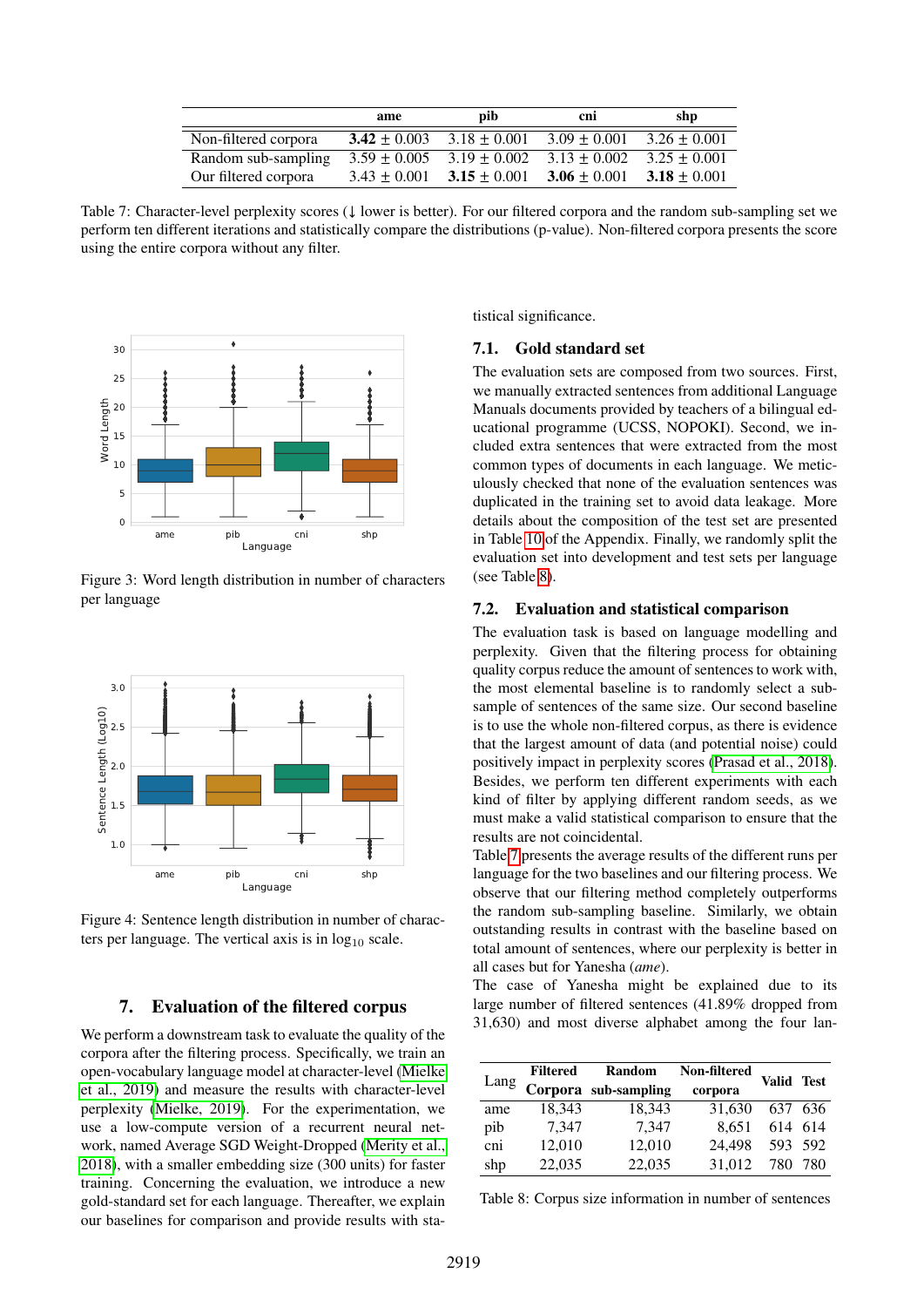guages (see Table [4\)](#page-3-4). Therefore, our method had the challenge to train a language model with a large vocabulary but with a quarter less data than the baseline. Nevertheless, we observe a very narrow gap in the results, which suggests that the proposed filtering process is feasible to reduce the noise of the corpus.

#### 8. Conclusions and future work

We described our method to extract new monolingual corpora for four indigenous and endangered languages from Peru. We perform a filtering process with language-specific and language-agnostic steps to select the least noisy candidates after, as our target is to support robust NLP applications in the native languages. By a validation with character-level perplexity in language modelling, we conclude that the filtered sentences obtain comparable or better results as with the whole non-filtered corpora or a random sample of the same size.

We plan to extend the monolingual corpus extraction for more Peruvian languages, as there are digital documents for several languages in the repositories we worked with. Similarly, there are additional digital sites with material written in native languages from public and private entities in the country. Thus, we expect to keep increasing the size and variety of the monolingual corpus for many Peruvian languages and update the language identification method with our new outputs, as it is a crucial tool for the purpose of new corpora extraction. Furthermore, there is a potential in extracting parallel texts from the PDF files, and thus, we are going to analyse the feasibility of building an automatic alignment tool for the unstructured layouts.

#### 9. Acknowledgements

We are grateful to the computational linguistic team at PUCP: John Miller, Erasmo Gómez, Kervy Rivas, Gema Silva, Gildo Valero, Jaime Montoya and Gonzalo Acosta. Similarly, we thank the bilingual teachers from the UCSS who provided their own crafted material for the evaluation, and more specifically to Juan Rubén Ruiz for his support. Besides, we appreciate the comments of Fernando Alva-Manchego on a draft version and the feedback of our anonymous reviewers.

Finally, we acknowledge the research grant of the "Consejo Nacional de Ciencia, Tecnología e Innovación Tecnológica" (CONCYTEC, Peru) under the contract 183-2018-FONDECYT-BM-IADT-MU, and the support of NVIDIA Corporation with the donation of a Titan Xp GPU used for the study.

#### Appendix

Additional tables and figures with information about the corpora creation and final outcome.

<span id="page-6-1"></span>

|                                   | ame  | pib  | cni  | shp  |
|-----------------------------------|------|------|------|------|
| Language Manual                   | 2.4  | 14.9 | 0.6  | 3.5  |
| <b>Elementary School Workbook</b> | 31.7 | 69.9 | 79.1 | 45.0 |
| Kindergarten Workbook             | 3.2  | 4.4  | 2.2  | 4.5  |
| Dictionary                        | 59.0 | 0.0  | 0.0  | 16.2 |
| <b>Tales</b>                      | 3.7  | 10.8 | 6.4  | 6.4  |
| <b>Community Tradition</b>        | 0.0  | 0.0  | 3.8  | 17.3 |
| <b>Teaching Manual</b>            | 0.0  | 0.0  | 8.0  | 70   |

Table 9: Percentages of filtered sentences by document types per language

<span id="page-6-0"></span>

(b) Converted plain text file

Figure 5: Yanesha mixed figures and text example from (Perú. Ministerio de Educación. Dirección General de Educación Básica Alternativa, Intercultural Bilingüe y de Servicios Educativos en el Ambito Rural, 2018b) ´

### Preguntas [A'phtho'teñets]

<span id="page-6-2"></span>Figure 6: Yanesha code switched sentence example (Perú. Ministerio de Educación. Dirección General de Educación Básica Alternativa, Intercultural Bilingüe y de Servicios Educativos en el Ambito Rural, 2017) ´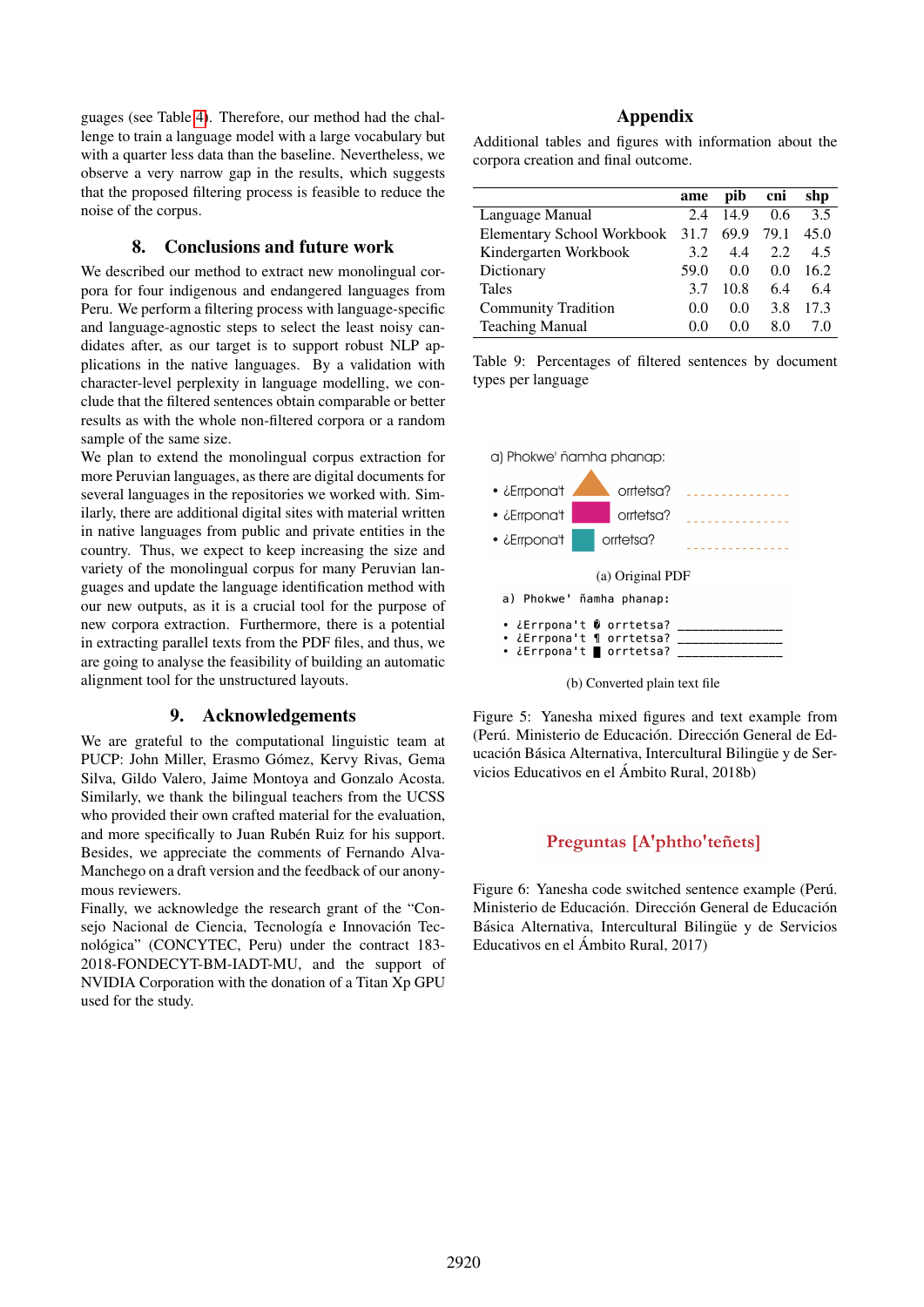# <span id="page-7-1"></span>Giyalu ga wa maklewakleto

#### (a) Original PDF

#### Gi yalu ga w a m aklewakleto

#### (b) Converted plain text file

Figure 7: Example of Yine splited word during plain text conversion (Perú. Ministerio de Educación. Dirección General de Educación Básica Alternativa, Intercultural Bilingüe y de Servicios Educativos en el Ámbito Rural,  $2018c$ )

<span id="page-7-0"></span>

|    | A a Ch ch E e G g |  |
|----|-------------------|--|
|    | Ii Jj Kk Ll       |  |
|    | Mm Nn Oo Pp       |  |
|    | Rr Ss Sh sh Tt    |  |
|    | Ts ts U u W w X x |  |
| Yy |                   |  |

(a) Original PDF

Yineru tokanu

muchinanu wutokanu yonga

AaChchEeGgIiJjKkLlMmNnOoPpRrSsShshTtTstsUuWwXxYy

#### (b) Converted plain text file

Figure 8: Example of Yine alphabet automatic conversion from (Perú. Ministerio de Educación. Dirección General de Educación Básica Alternativa, Intercultural Bilingüe y de Servicios Educativos en el Ambito Rural, 2012) ´

<span id="page-7-3"></span>

|                                   | ame          | pib      | cni      | shp  |
|-----------------------------------|--------------|----------|----------|------|
| Language Manual                   | 608          | 590      | 621      | 641  |
| <b>Elementary School Workbook</b> | 473          | 423      | 564      | 424  |
| Kindergarten Workbook             | 139          | 117      |          | 0    |
| Dictionary                        | 0            | $\theta$ | 0        | 0    |
| <b>Tales</b>                      | 53           | 98       |          | 0    |
| <b>Community Tradition</b>        | $_{0}$       | 0        | $\Omega$ | 495  |
| <b>Teaching Manual</b>            | $\mathbf{0}$ | $\theta$ | $\Omega$ | 0    |
| Total                             |              | 1228     | 1185     | 1560 |
|                                   |              |          |          |      |

Table 10: Composition of the evaluation set in number of sentences by document type and language.

<span id="page-7-2"></span>

Figure 9: Example of math operation inside a Shipibo Konibo sentence (Perú. Ministerio de Educación. Dirección General de Educación Básica Alternativa, Intercultural Bilingüe y de Servicios Educativos en el Ámbito Rural, 2018d)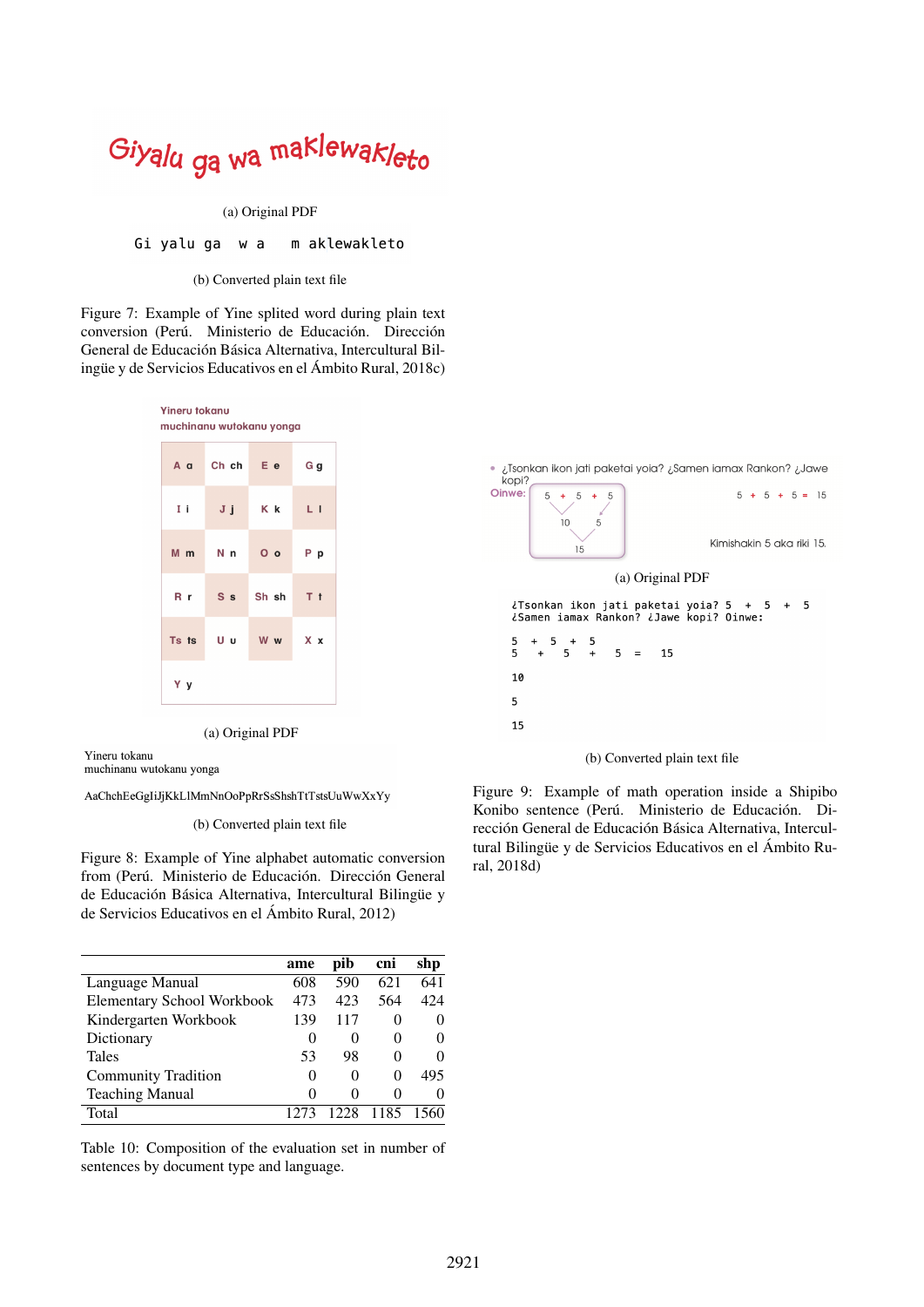#### 10. Bibliographical References

- <span id="page-8-16"></span>Aikhenvald, A. (2012). *The Languages of the Amazon*. OUP Oxford.
- <span id="page-8-2"></span>Artetxe, M., Labaka, G., Agirre, E., and Cho, K. (2018). Unsupervised neural machine translation. In *Proceedings of the Sixth International Conference on Learning Representations*, April.
- <span id="page-8-1"></span>Buck, C., Heafield, K., and van Ooyen, B. (2014). N-gram counts and language models from the common crawl. In *Proceedings of the Ninth International Conference on Language Resources and Evaluation (LREC'14)*, pages 3579–3584, Reykjavik, Iceland, May. European Languages Resources Association (ELRA).
- <span id="page-8-14"></span>Daudert, T. and Ahmadi, S. (2019). NUIG at the FinSBD task: Sentence boundary detection for noisy financial PDFs in English and French. In *Proceedings of the First Workshop on Financial Technology and Natural Language Processing*, pages 108–114, Macao, China, 12 August.
- <span id="page-8-0"></span>Devlin, J., Chang, M.-W., Lee, K., and Toutanova, K. (2019). BERT: Pre-training of deep bidirectional transformers for language understanding. In *Proceedings of the 2019 Conference of the North American Chapter of the Association for Computational Linguistics: Human Language Technologies, Volume 1 (Long and Short Papers)*, pages 4171–4186, Minneapolis, Minnesota, June. Association for Computational Linguistics.
- <span id="page-8-15"></span>Espichán-Linares, A. and Oncevay-Marcos, A. (2017). Language identification with scarce data: A case study from Peru. In *Annual International Symposium on Information Management and Big Data*, pages 90–105. Springer.
- <span id="page-8-11"></span>Esplà, M., Forcada, M., Ramírez-Sánchez, G., and Hoang, H. (2019). ParaCrawl: Web-scale parallel corpora for the languages of the EU. In *Proceedings of Machine Translation Summit XVII Volume 2: Translator, Project and User Tracks*, pages 118–119, Dublin, Ireland, 19–23 August. European Association for Machine Translation.
- <span id="page-8-13"></span>Ferrés, D., Saggion, H., Ronzano, F., and Bravo,  $\hat{A}$ . (2018). PDFdigest: an adaptable layout-aware PDF-to-XML textual content extractor for scientific articles. In *Proceedings of the Eleventh International Conference on Language Resources and Evaluation (LREC 2018)*, Miyazaki, Japan, May. European Language Resources Association (ELRA).
- <span id="page-8-12"></span>Goodman, M. W., Georgi, R., and Xia, F. (2018). PDF-totext reanalysis for linguistic data mining. In *Proceedings of the Eleventh International Conference on Language Resources and Evaluation (LREC 2018)*, Miyazaki, Japan, May. European Language Resources Association (ELRA).
- <span id="page-8-9"></span>Grave, E., Bojanowski, P., Gupta, P., Joulin, A., and Mikolov, T. (2018). Learning word vectors for 157 languages. In *Proceedings of the Eleventh International Conference on Language Resources and Evaluation (LREC 2018)*, Miyazaki, Japan, May. European Languages Resources Association (ELRA).

<span id="page-8-7"></span>Hammarström, H., Forkel, R., and Haspelmath, M. (2017).

Glottolog 3.0. *Max Planck Institute for the Science of Human History*.

- <span id="page-8-8"></span>Hammarström, H., Castermans, T., Forkel, R., Verbeek, K., Westenberg, M. A., and Speckmann, B. (2018). Simultaneous visualization of language endangerment and language description. *Language Documentation & Conservation*, 12:359–392.
- <span id="page-8-4"></span>Howard, J. and Ruder, S. (2018). Universal language model fine-tuning for text classification. In *Proceedings of the 56th Annual Meeting of the Association for Computational Linguistics (Volume 1: Long Papers)*, pages 328–339, Melbourne, Australia, July. Association for Computational Linguistics.
- <span id="page-8-3"></span>Lample, G., Conneau, A., Denoyer, L., and Ranzato, M. (2018). Unsupervised machine translation using monolingual corpora only. In *International Conference on Learning Representations (ICLR)*.
- <span id="page-8-5"></span>Mager, M., Gutierrez-Vasques, X., Sierra, G., and Meza-Ruiz, I. (2018). Challenges of language technologies for the indigenous languages of the Americas. In *Proceedings of the 27th International Conference on Computational Linguistics*, pages 55–69, Santa Fe, New Mexico, USA, August. Association for Computational Linguistics.
- <span id="page-8-20"></span>Merity, S., Keskar, N. S., and Socher, R. (2018). Regularizing and optimizing LSTM language models. In *International Conference on Learning Representations*.
- <span id="page-8-18"></span>Mielke, S. J., Cotterell, R., Gorman, K., Roark, B., and Eisner, J. (2019). What kind of language is hard to language-model? In *Proceedings of the 57th Annual Meeting of the Association for Computational Linguistics*, pages 4975–4989, Florence, Italy, July. Association for Computational Linguistics.
- <span id="page-8-19"></span>Mielke, S. J. (2019). Can you compare perplexity across different segmentations? Available in: [http://](http://sjmielke.com/comparing-perplexities.htm) [sjmielke.com/comparing-perplexities.](http://sjmielke.com/comparing-perplexities.htm) [htm](http://sjmielke.com/comparing-perplexities.htm).
- <span id="page-8-6"></span>Montoya, H. E. G., Rojas, K. D. R., and Oncevay, A. (2019). A continuous improvement framework of machine translation for Shipibo-konibo. In *Proceedings of the 2nd Workshop on Technologies for MT of Low Resource Languages*, pages 17–23, Dublin, Ireland, 20 August. European Association for Machine Translation.
- <span id="page-8-17"></span>Nagata, R., Sato, T., and Takamura, H. (2018). Exploring the influence of spelling errors on lexical variation measures. In *Proceedings of the 27th International Conference on Computational Linguistics*, pages 2391–2398, Santa Fe, New Mexico, USA, August. Association for Computational Linguistics.
- <span id="page-8-10"></span>Pennington, J., Socher, R., and Manning, C. (2014). Glove: Global vectors for word representation. In *Proceedings of the 2014 Conference on Empirical Methods in Natural Language Processing (EMNLP)*, pages 1532– 1543, Doha, Qatar, October. Association for Computational Linguistics.
- <span id="page-8-21"></span>Prasad, M., Breiner, T., and van Esch, D. (2018). Mining training data for language modeling across the world's languages. In *Proceedings of the 6th International Workshop on Spoken Language Technologies for Under-*